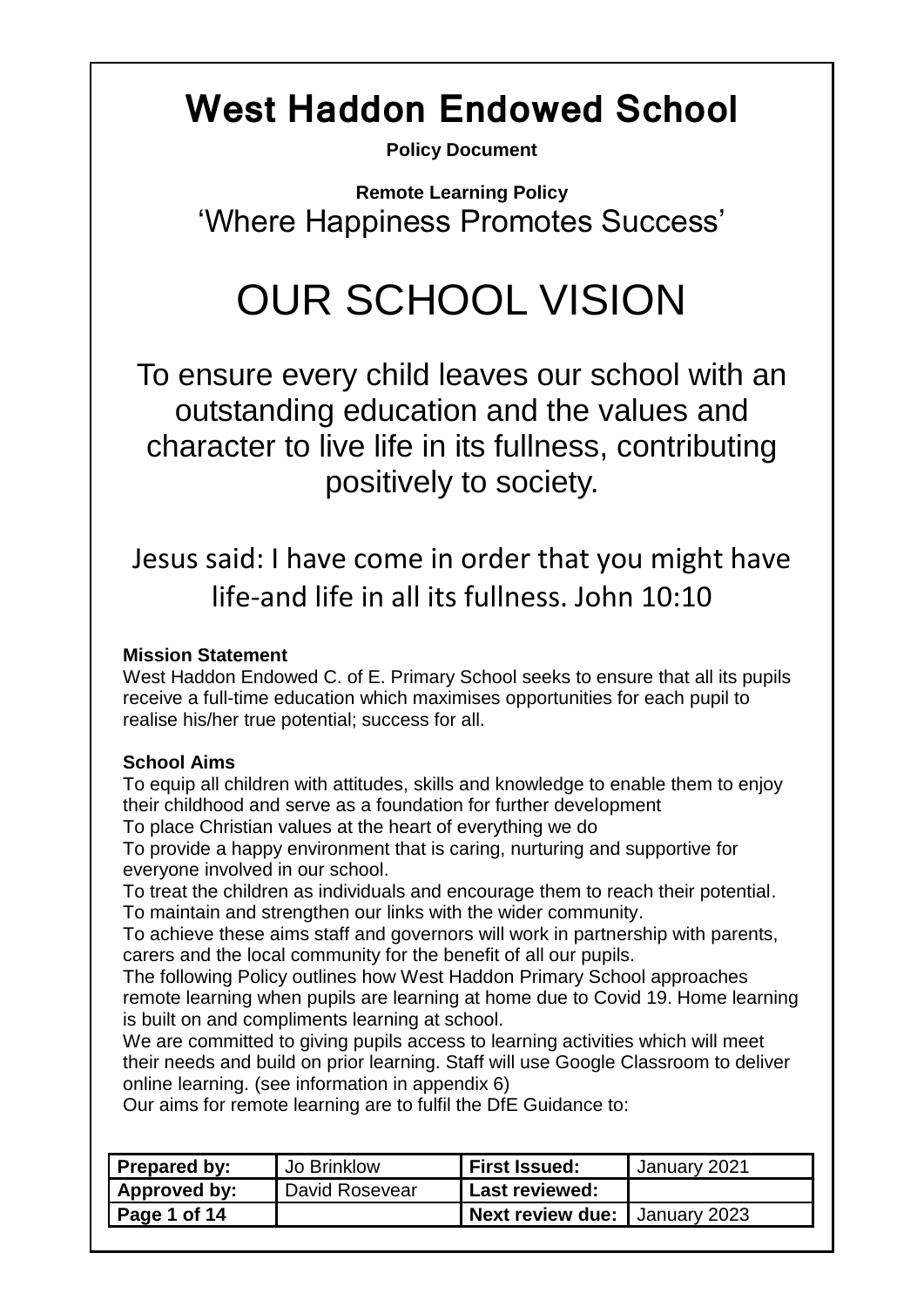• set assignments so that pupils have meaningful and ambitious work each day in a number of different subjects

• teach a planned and well-sequenced curriculum so that knowledge and skills are built incrementally, with a good level of clarity about what is intended to be taught and practised in each subject

• provide frequent, clear explanations of new content, delivered by the teacher through high-quality curriculum resources or instructional videos

• gauge how well pupils are progressing through the curriculum, using questions, quizzes and other suitable tasks

• set a clear expectation on how regularly teachers will check work

• enable teachers to adjust the pace or difficulty of what is being taught in response to questions or assessments, including, where necessary, revising material or simplifying explanations to ensure pupils' understanding

• plan a programme that is of equivalent length to the core teaching pupils would receive in school, including daily uploads to Google Classroom by the teacher.

#### **Resources**

Pupils will have access to the following resources when learning at home:

- CGP books
- Daily work set by the class teacher on Google Classroom
- Live meet sessions through Google Classroom
- Online safety advice
- Phonics videos
- Oak National Academy
- BBC Bitesize
- White Rose Maths lessons, worksheets and online lessons
- News Round/ isingpop
- Purple mash
- Oxford Owls

-Reading books from school for all children. These can be changed once they have been read.

- Class reading for children from Year 1 to Year 6

- Chrome books. For those children without access to IT equipment. Parents will need to complete a digital agreement before taking a device. (see appendix 7)

- Workbook and pencil

#### **Teaching & Learning: Roles and Responsibilities The role of staff:**

• To provide new learning as well as reinforcement and consolidation of prior learning.

• To provide live sessions through Google Classroom meet function.

• To provide asynchronous learning (where learning happens independently).

• To ensure that cyber resilience and internet safety is taken into account when providing remote learning activities.

• To provide support and guidance for pupils to enable them to engage in the schools learning approach.

• To provide feedback to pupils regarding their work.

• To monitor pupils and engagement with remote learning.

• To inform SLT of any pupils whom are not engaging with remote learning or you are concerned about.

• To maintain the pathway of communication between the school and home where needed. This will usually be via Google Classroom, email or the school office.

**Page 2 of 14 Next review due:** January 2023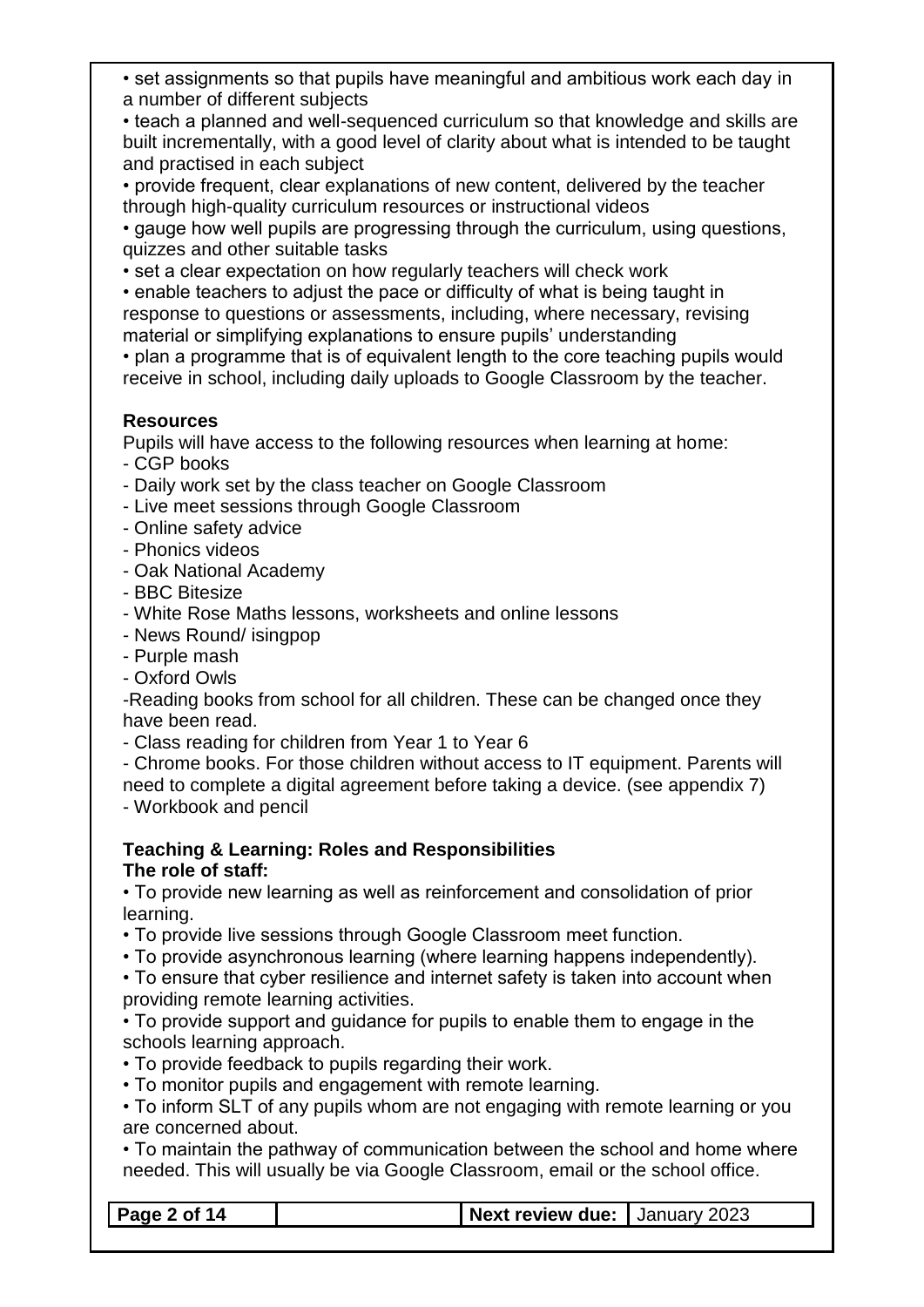#### **The role of the pupils:**

- To engage in learning through Google Classroom.
- To try their best to complete the tasks.
- To 'mark as done' once they have completed their work.
- To join in with live meet sessions through google classroom.

#### **The role of parents:**

• To foster an open pathway of communication between the school and home where appropriate.

• To encourage and support their child to complete the work.

#### **The role of the Governors:**

• Monitoring the school's approach to providing remote learning to ensure education remains high quality.

• Providing support to the staff and their well-being.

#### **Guidelines for Teaching and Learning**

If a child is absent or if a Bubble has to close due to Covid 19 related issues, the following steps will be taken:

#### **The Class Teacher will (if they remain well):**

• Through Google Classroom provide learning each day in accordance with the suggested timetable.

- Provide reminders to pupils about how to stay safe online.
- Feedback to pupils regarding their work.
- Provide reminders to pupils about how to stay safe online.
- Provide live lessons through Google Classroom meet.

• Feedback to pupils in response to questions or requests where required. If the Class Teacher is absent from school and is unwell they will not be able to provide remote learning for absent pupils. Pupils will be expected to undertake Oak National Academy learning activities.

#### **Day One of Absence Due to Covid**

On a child's first day of absence, the child's class teacher will not have time to upload that day's learning activities to Google Classroom. Children should access the Staying Safe Online Activity, and the English, Maths and One Other lesson from Oak National Academy:

<https://classroom.thenational.academy/schedule-by-year>

#### **Day Two Onwards:**

Children should complete the lessons set by the class teacher on Google Classroom. These lessons will be directly linked to the teaching and learning taking place in class.

**Parents/Carers/Pupils will:**

• Ensure their child logs in to their Google Classroom account to access the remote learning materials which support, complement and consolidate school learning.

• Complete remote learning activities, to the very best of their ability, ensuring that all tasks are submitted daily, using the 'mark as done' function on Google Classroom.

• Be mindful that if your child's teacher is absent due to Covid 19, they may be supervising their own children's remote learning, or caring for sick relatives. If your child is unwell, we do not expect them to undertake any of the set work.

|  | $\vert$ Page 3 of 14 |  | Next review due: Uanuary 2023 |  |  |
|--|----------------------|--|-------------------------------|--|--|
|--|----------------------|--|-------------------------------|--|--|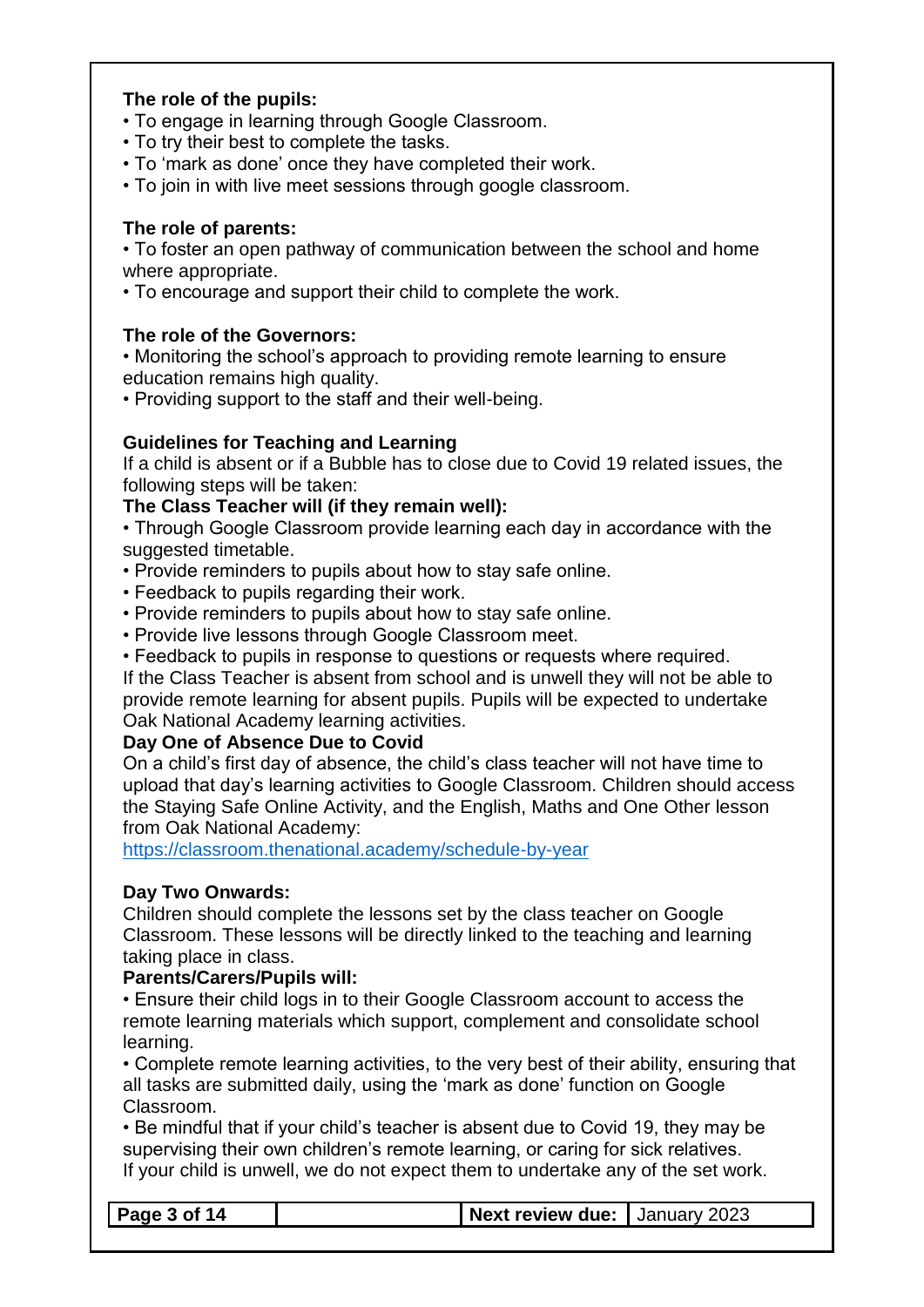#### **Guidance for Parents**

The following are suggestions for parents:

• On the days that your child is engaging with remote learning, plan the day out in advance with your child, doing this will help to reduce pressure or anxiety.

• Not all activities should require direct adult support, therefore plan so that your child can undertake some activities independently in order to ensure that you can continue to work at home, if necessary.

• It is important to make sure that your child isn't working online all day. Factor in time for breaks, lunch, shared activities, time outdoors and fresh air. A variety of different activities such as board games, puzzles or outdoor games can help your child to further develop skills such as problem solving, turn taking, cooperating with others and resilience.

#### **Safeguarding**

Teachers will:

• Avoid the use of a personal device that shares their personal contact details e.g. a private phone or email address. Communications should be either through google classroom school email or the office email address. If personal mobiles are used, then the "No ID" function must be activated or 141 put before the number.

• Take appropriate steps to ensure their devices remain secure. This includes, but is not limited to:

-Keeping the device password-protected – strong passwords are at least 8 characters, with a combination of upper and lower-case letters, numbers and special characters (e.g. asterisk or currency symbol)

-Making sure the device locks if left inactive for a period of time -Not sharing the device among family or friends

The safety and wellbeing of our children and staff are a priority. The DSL will be contacted if there are any concerns regarding any pupil working from home. Children identified as vulnerable will be telephoned at least once during any twoweek isolation period.

#### **Live Meets**

When a teacher is part of a live session backgrounds should be plain wherever possible and a professional stance must be maintained. Teachers will provide live meet sessions through Google Classroom. The link will be controlled by the teacher and they will open and close the link for each session. This link will not be copied to anyone. The live meet session will be recorded if two staff members are unable to join the meet. Children must follow the rules for the session. (Google meet information appendix 5) All the children need to access the live meet from their own logins. Anyone not know to the teacher running the meet session will not be allowed to enter the session.

#### **Recorded videos**

When a teacher is recording a video in their own home which is to be shared with children on Google Classroom, backgrounds should be plain wherever possible. A professional stance must be maintained.

#### **Parents will:**

**•** Remind their child/ren about how to stay safe online.

• Be responsible for checking parental controls / firewalls and internet settings.

• Encourage their child/ren to be safe online and to seek permission to access links.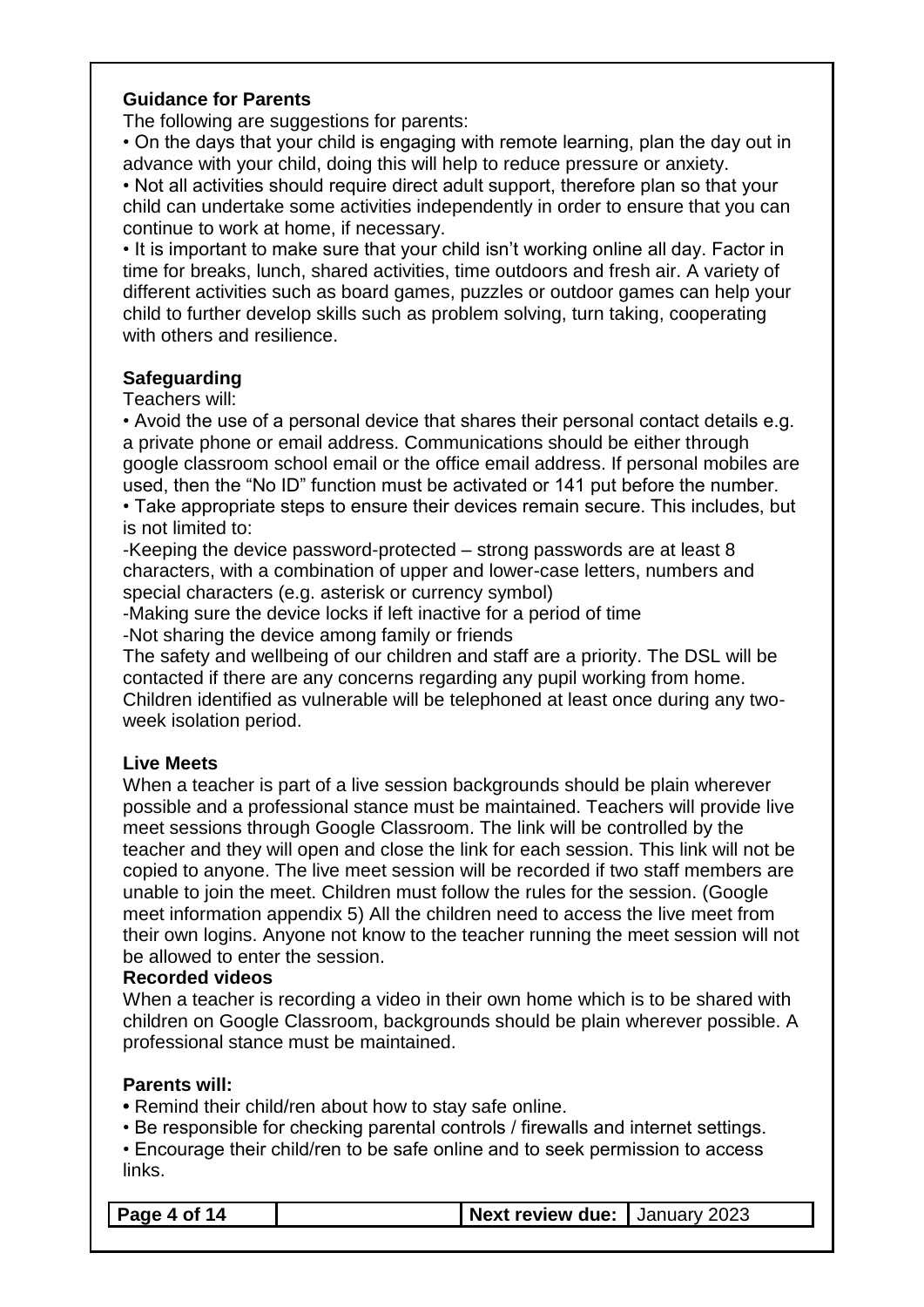• Ensure that their child/ren follows the instructions set by the teacher e.g. regarding Science Investigations.

#### **Children will:**

- follow the school's online safety agreement (see appendix 3 and 4)
- act appropriately whilst online
- alert an adult if they see or hear something online that is inappropriate.

#### **Monitoring arrangements**

This policy will be reviewed following the self-isolation of a bubble and occasionally during Staff Meetings. The Governing Body will review and approve it annually.

|--|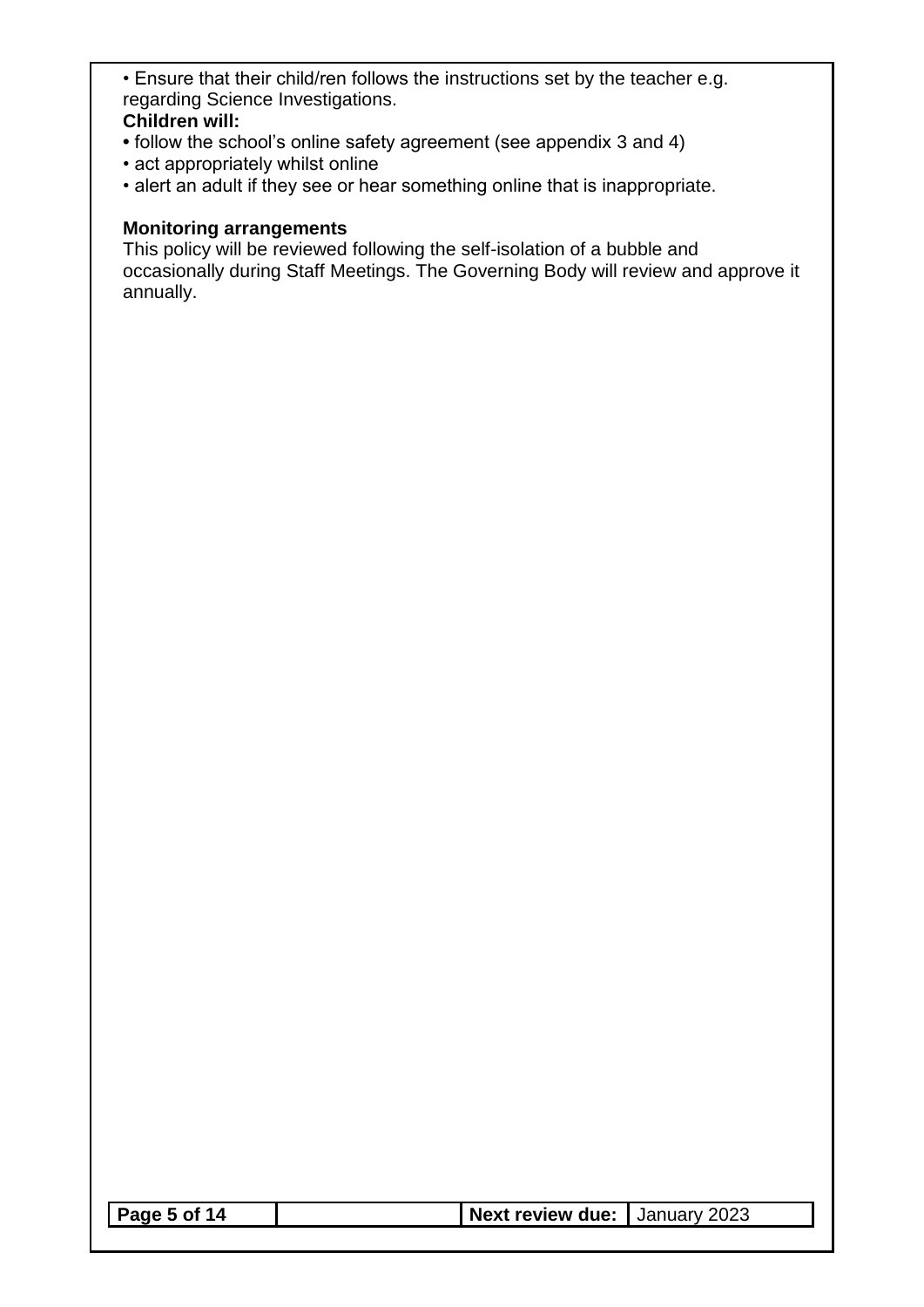#### **CHILDLINE: EYFS KEY STAGE 1 - TIPS TO STAY SAFE ONLINE**

Remember how to keep yourself safe online.

• Don't talk or play with strangers on your device. Only play games with people you actually know in real life, like your friends from school.

• Be nice

Don't write things on your device that are unkind or rude. Only write things that you would say to someone's face in real life.

• Stay private

Don't put your personal information online – keep your name and address and your school name private – never share them.

• Tell someone

If you have that butterfly-worried feeling in your tummy, tell someone you trust like a grown-up who looks after you at home or at school.

<https://vimeo.com/29383001>- Watch this video and ask a grown up if you have any questions.



|--|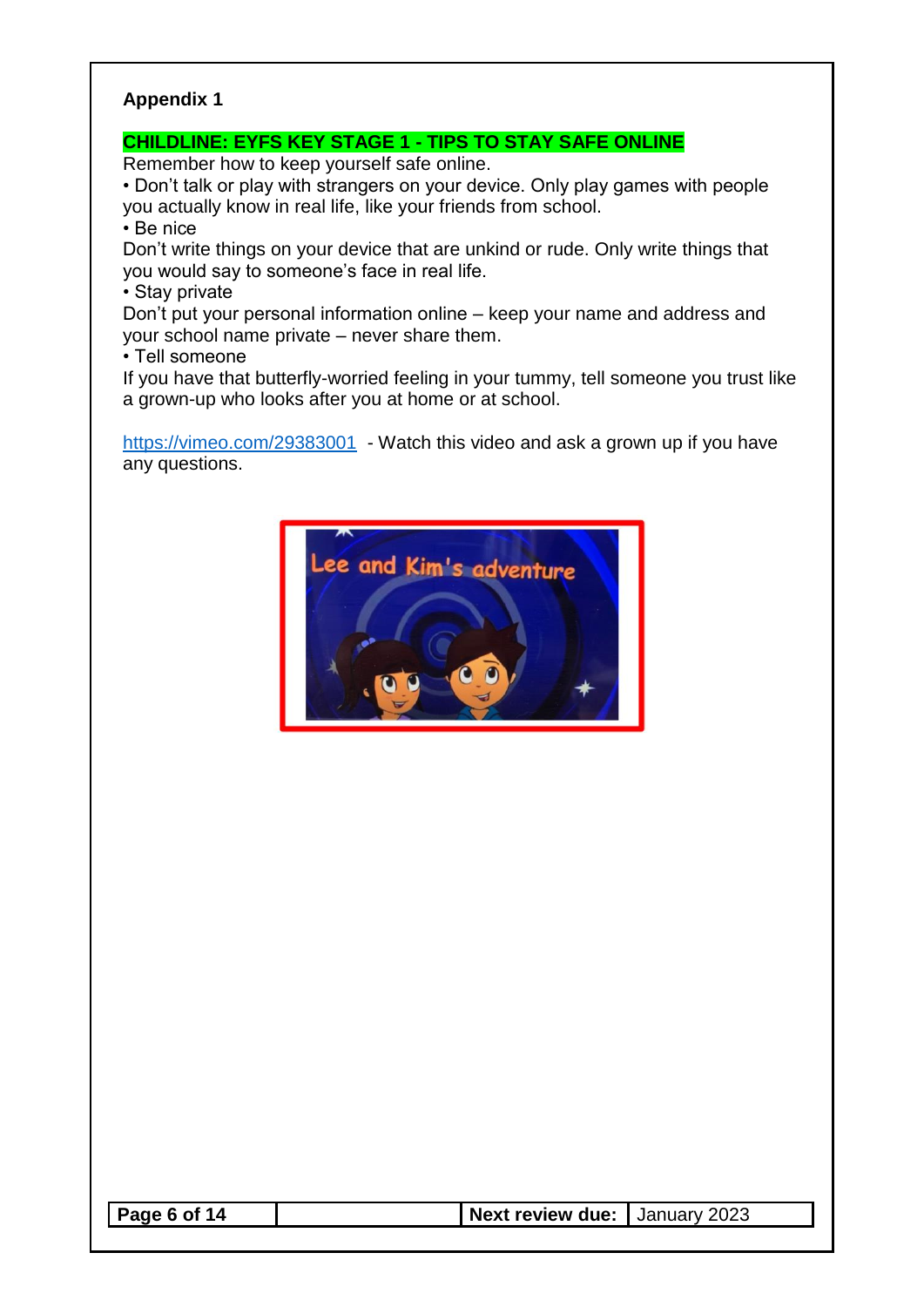#### **CHILDLINE: KEY STAGE 2 - TIPS TO STAY SAFE ONLINE**

There are lots of things you can do to keep yourself safe online.

• Think before you post

Don't upload or share anything you wouldn't want your parents, carers, teachers or future employers seeing. Once you post something, you lose control of it, especially if someone else screenshots or shares it.

• Don't share personal details

Keep things like your address, phone number, full name, school and date of birth private, and check what people can see in your privacy settings. Remember that people can use small clues like a school logo in a photo to find out a lot about you.

#### • Watch out for phishing and scams

Phishing is when someone tries to trick you into giving them information, like your password. Someone might also try to trick you by saying they can make you famous or that they're from a talent agency. Never click links from emails or messages that ask you to log in or share your details, even if you think they might be genuine. If you're asked to log into a website, go to the app or site directly instead.

• Think about who you're talking to

There are lots of ways that people try to trick you into trusting them online. Even if you like and trust someone you've met online, never share personal information with them like your address, full name, or where you go to school.

• Keep your device secure

Make sure that you're keeping your device secure

• Never give out your password

You should never give out your password or log-in information. Make sure you pick strong, easy to remember passwords.

• Cover your webcam

Some viruses will let someone access your webcam without you knowing, so make sure you cover your webcam whenever you're not using it.

<https://vimeo.com/71807752> - Watch this video and ask a grown up if you have any questions.

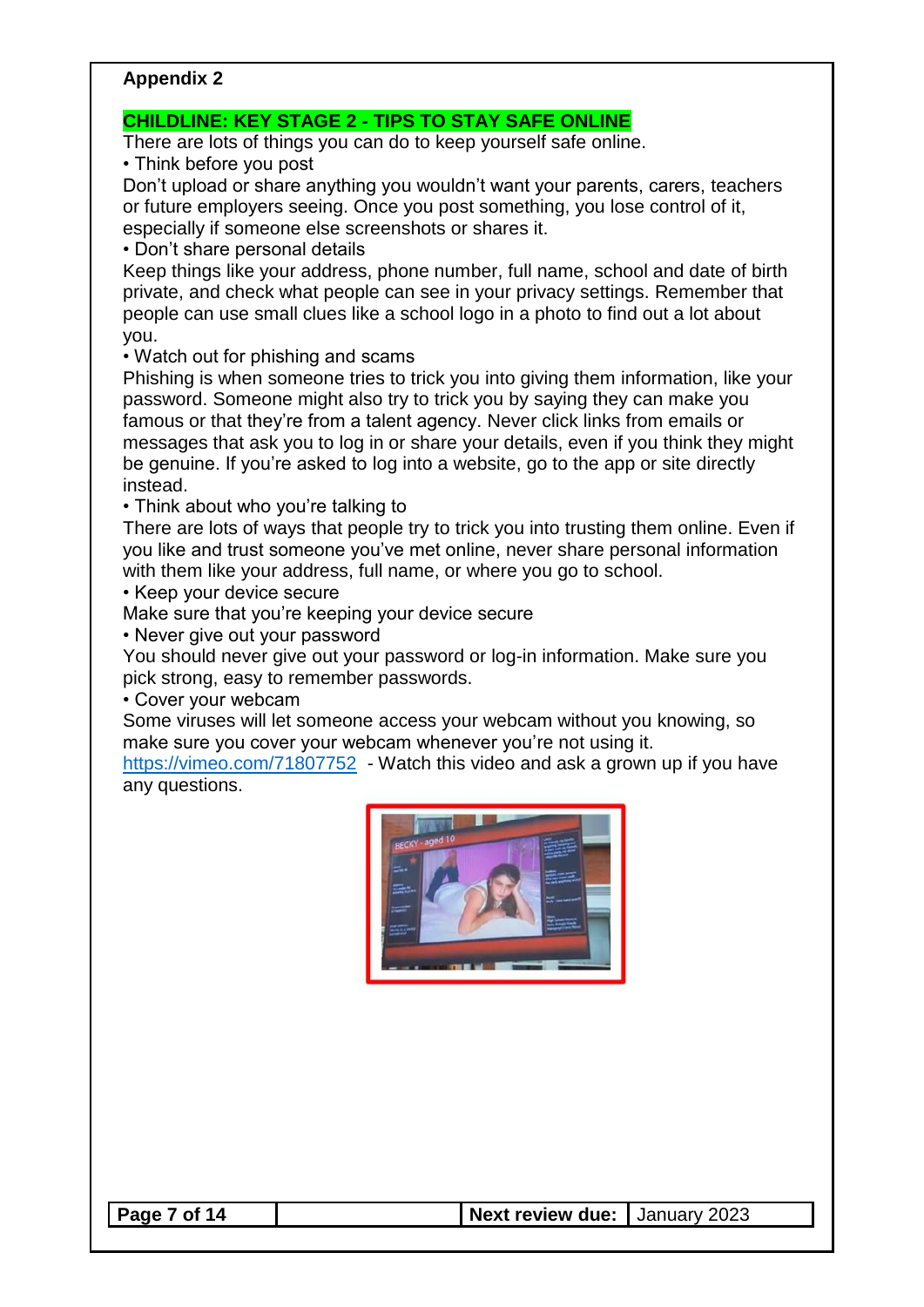## **EYFS and Key Stage 1**

These are our rules for using the internet safely.

# **Our Internet and E-mail Rules**



- We use the internet safely to help us learn.
- We learn how to use the internet.
- We can send and open messages with an adult.
- We can write polite and friendly e-mails or messages to people that we know.
- We only tell people our first name.
- We learn to keep our password a secret.
- We know who to ask for help.
- If we see something we do not like we know what to do.
- We know that it is important to follow the rules.
- We are able to look after each other by using our safe internet.
- We can go to www.thinkuknow.co.uk for help.

|                   | We pledge to use computers, the internet and other devices safely: |  |
|-------------------|--------------------------------------------------------------------|--|
|                   |                                                                    |  |
|                   |                                                                    |  |
|                   |                                                                    |  |
|                   |                                                                    |  |
|                   |                                                                    |  |
|                   |                                                                    |  |
|                   |                                                                    |  |
|                   |                                                                    |  |
| <b>Appendix 4</b> |                                                                    |  |
| Page 8 of 14      | Next review due:  <br>January 2023                                 |  |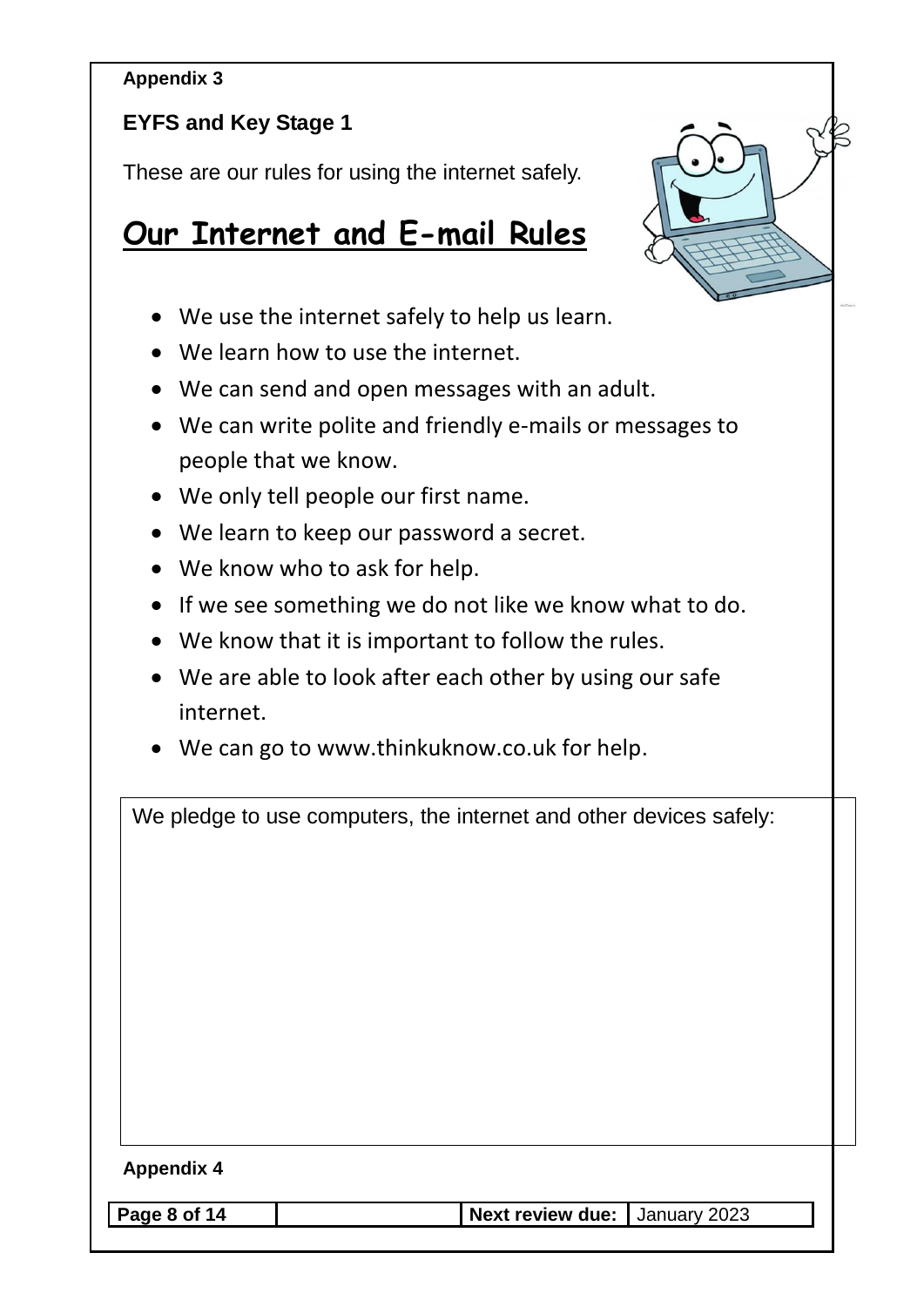## **Key Stage 2**

These are our rules for using the internet safely.

# **Our On-line Rules**



- We use the internet to help us learn and we will learn how to use the internet safely and responsibly.
- We send e-mails and messages that are polite and friendly.
- We will only e-mail, chat to or video-conference people an adult has approved.
- Adults are aware when we use on-line tools, such as videoconferencing.
- We never give out passwords or personal information (like our surname, address, phone number, school, age or social media handles).
- We never post photographs or video clips without permission and never include names with photographs.
- If we need help we know who to ask.
- If we see anything on the internet or in an e-mail that makes us uncomfortable, we know what to do.
- If we receive a message sent by someone we don't know we know what to do.
- We know we should follow the rules as part of the agreement with our parent/carer.
- We are able to look after each other by using our safe internet in a responsible way.
- We know that we can go to www.thinkuknow.co.uk for help.

| We pledge to use computers, the internet and other devices safely: |              |
|--------------------------------------------------------------------|--------------|
|                                                                    |              |
|                                                                    |              |
|                                                                    |              |
|                                                                    |              |
| Next review due:<br>Page 9 of 14                                   | January 2023 |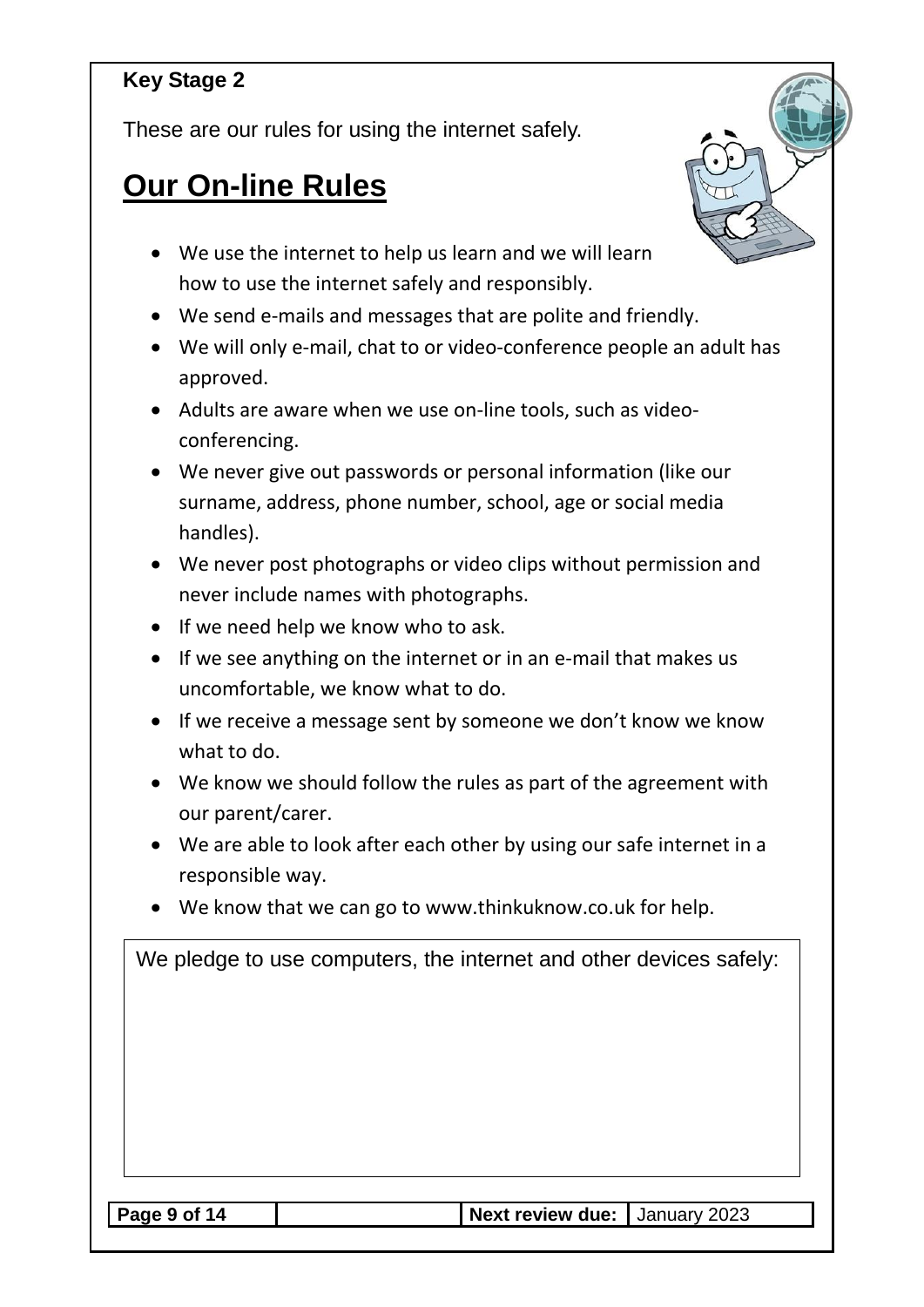

# West Haddon Endowed C of E Primary School

The Green, West Haddon, Northampton, NN6 7AN Tel: (01788) 510318 Fax: (01788) 510938 *Email:head@westhaddon.northants-ecl.gov.uk*

#### Dear Parents

#### **Google Meet Function**

We are in the process of trying to improve our remote learning provision and Mrs Green is planning to use 'Google Meet' function on Thursday 21<sup>st</sup> January at 11.00am for the children in Year 3, with a focus on sharing the children's Stone Age art work from their art lessons this term. Google Meet is an online facility that allows members of staff to video call the class in order to support with learning. Mrs Green proposes to try this function initially for allocated time of half an hour and will post details of this within her stream on Google Classroom. After the session, we will review the situation and consider how we can implement this function over the forthcoming weeks. As you know, we take pupil safety very seriously and have taken the following actions in order to protect your children:

- Up until recently, we have disabled this function so that the children could not access live support.
- Only children and staff with school emails and logins can access the Google Classroom platform for our school.
- The Google Meet feed is a private stream.
- The Google Meet function will be disabled by the classteacher when live sessions are not timetabled within the stream.
- Google Meet sessions are monitored by me and as Headteacher I have access to all classrooms so that I can check that everyone is using the function effectively. Some sessions will also be recorded for monitoring processes only.

We ask parents to support us by:

- Ensuring that your child is appropriately dressed when attending Google Meet sessions.
- Ensuring that Google Meet sessions do not take place within the child's bedroom. A shared area within the home is perfect for parents to monitor access.
- Ensuring that parents/other family members are available to support but not joining in within the session.
- Keep background noise to a minimum (some children may wish to wear headsets to help increase concentration but these are optional)

Finally, I would ask that if you do not want your child to take part in this activity that you let Mrs Green know via email so that she can be aware and monitor accordingly.

Thank you for your continued support.

Yours sincerely

David Rosevear Headteacher

**Page 10 of 14 decision of 14 Next review due:** January 2023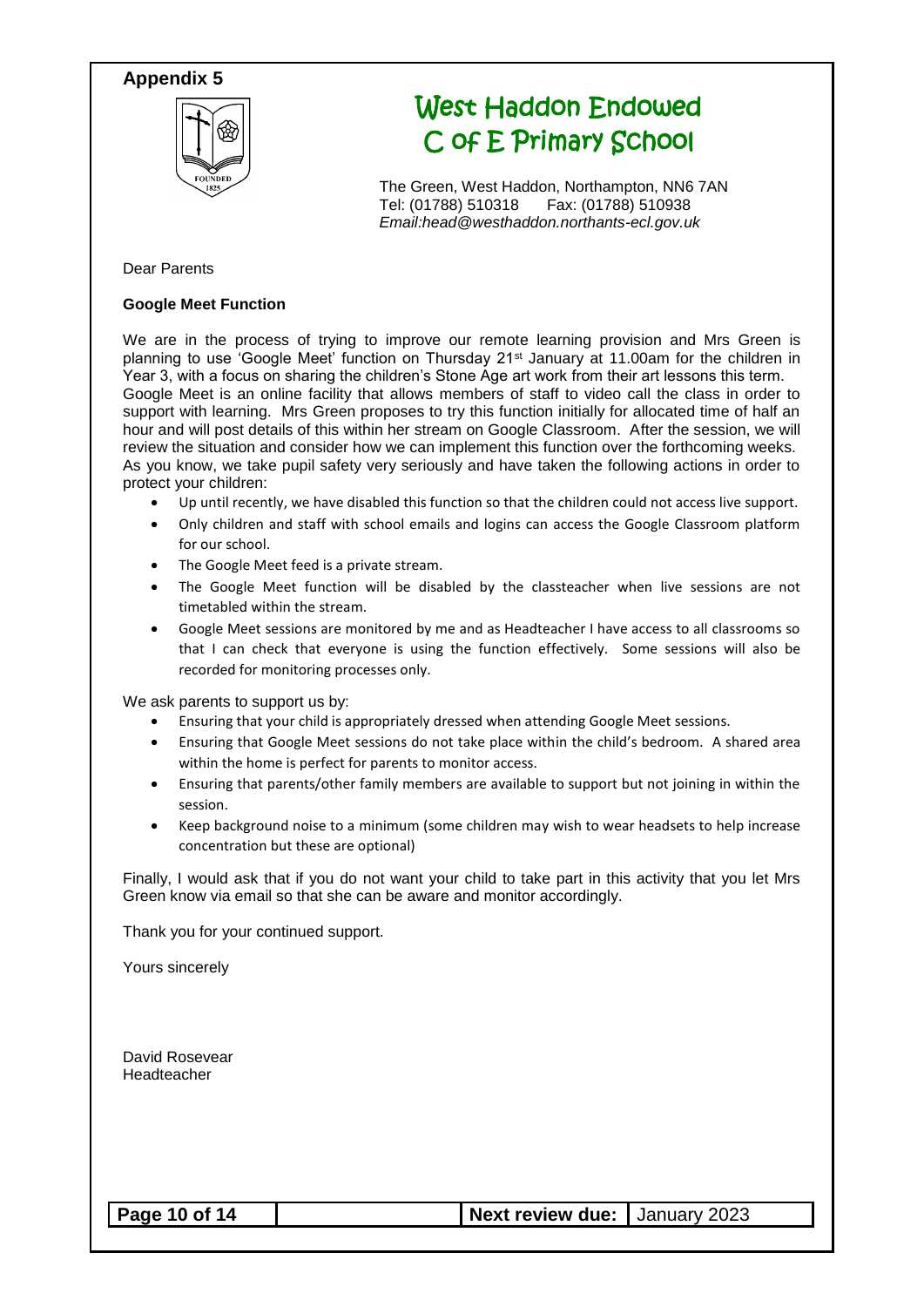

### **REMOTE LEARNING AT WEST HADDON ENDOWED CE PRIMARY SCHOOL**



The DFE has asked all schools to review their remote learning procedures to ensure that there is a safe and consistent whole school approach to remote learning. With this in mind, we have mapped out our expectations so that parents are clear about what our school will provide in order to support learning during this tricky time.

During the summer months, we started to use Google Classroom as a learning platform for Key Stage 2 and this proved to be safe and accessible on most devices with an internet connection. Moving forward, we have therefore decided to use this method of communication to all families, enabling parents and/or older children to download learning as well as communicate safely with teachers. Nursery will continue to use Tapestry.

| What is Google                                                                 | Google Classroom is an online platform that enables                                                               |  |
|--------------------------------------------------------------------------------|-------------------------------------------------------------------------------------------------------------------|--|
| Classroom?                                                                     | teachers to create an online classroom area in which they                                                         |  |
|                                                                                | can manage documents for the children in their class.                                                             |  |
|                                                                                | Teachers are able to make announcements, share work                                                               |  |
|                                                                                | and allow children or parents to interact with their teacher.                                                     |  |
|                                                                                | Over the summer we have been using this system for our                                                            |  |
|                                                                                | older children and teachers have been emailing directly to                                                        |  |
|                                                                                | parents for younger children. Moving forward, to ensure                                                           |  |
|                                                                                | that there is a consistent and safe system throughout our                                                         |  |
|                                                                                | school, all information linked to learning will be uploaded on                                                    |  |
|                                                                                | to Google Classroom.                                                                                              |  |
| Can my child access                                                            | Yes, if you are happy to allow this, the older children can do                                                    |  |
| Google Classroom without                                                       | this. The younger children will continue to need support                                                          |  |
| support from parents?                                                          | and parents can access learning and communicate with                                                              |  |
|                                                                                | teachers using the interaction tools.                                                                             |  |
| My child is absent from                                                        | When children are poorly we do not expect children to                                                             |  |
| school because they are ill                                                    | complete any work and it is not expected that children                                                            |  |
| - what work do they need                                                       | catch this up at a later stage.                                                                                   |  |
| to complete?                                                                   |                                                                                                                   |  |
| My child is absent from                                                        | The government expects children to continue their learning                                                        |  |
| school because we are in                                                       | whilst in self isolation or in quarantine. Unfortunately, we                                                      |  |
| quarantine or self-isolating.                                                  | cannot always provide work at short notice although we will                                                       |  |
| They are not ill $-$ what work                                                 | organise this for you by the second day of absence. We                                                            |  |
| do they need to do?                                                            | continue to expect your child to complete their weekly                                                            |  |
|                                                                                | homework (reading, spelling and CGP books). In addition                                                           |  |
|                                                                                | to this there will be a piece of Maths and English set each                                                       |  |
|                                                                                | day. It is important that you set a regular routine for your                                                      |  |
|                                                                                | child - this may be a chunk to suit your child and their                                                          |  |
|                                                                                | levels of concentration. Evidence of work can then be                                                             |  |
|                                                                                | returned to your class teacher regularly.                                                                         |  |
| How much work do you<br>child<br>expect<br>my<br>to                            | The government expects three hours per day for Key Stage<br>1 and Reception children and 4 hours per days for Key |  |
|                                                                                |                                                                                                                   |  |
| complete each day?<br>Stage 2 children. The activities set on Google Classroom |                                                                                                                   |  |
| Page 11 of 14                                                                  | <b>Next review due:</b><br>January 2023                                                                           |  |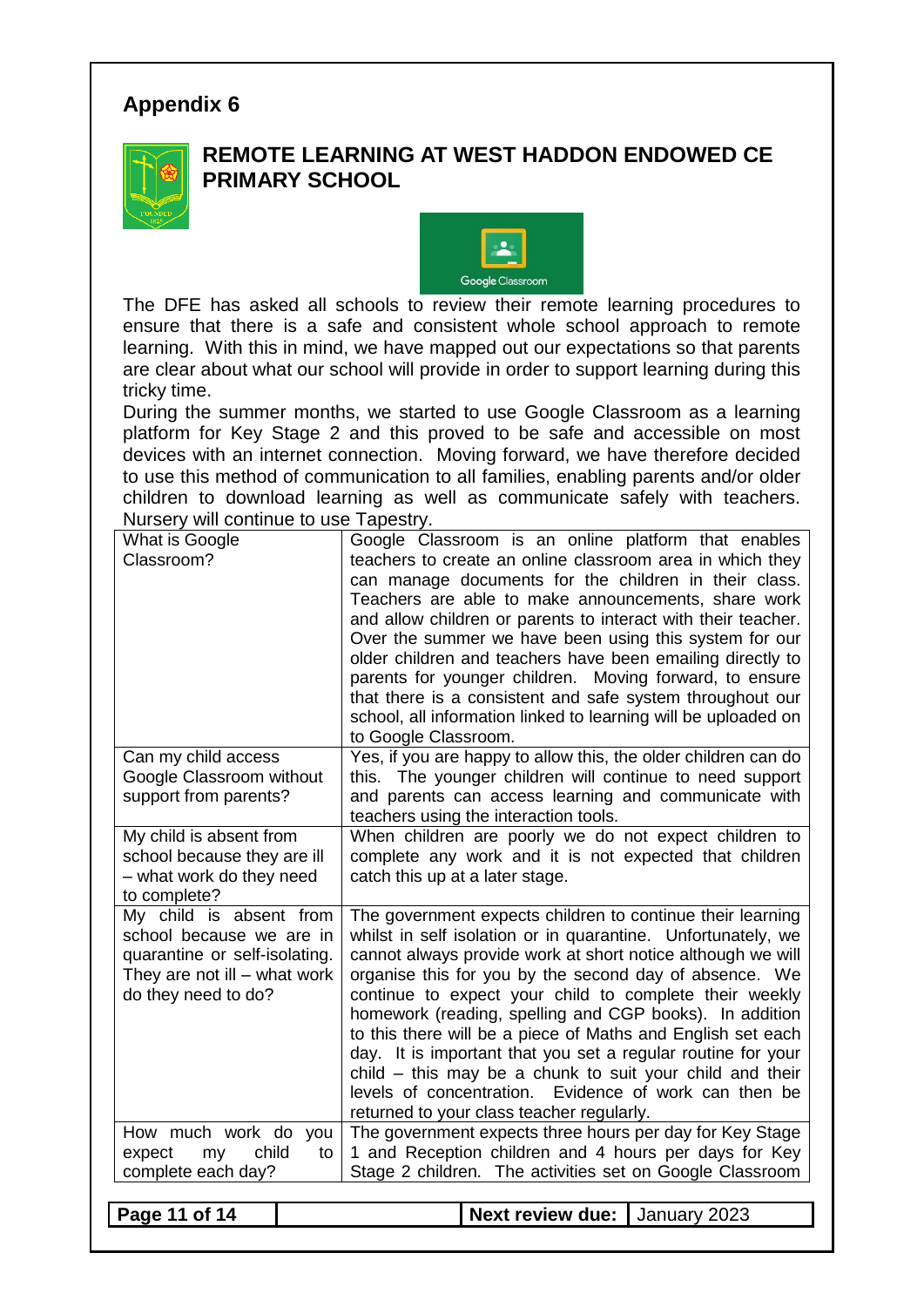|                                                                                                                                       | will range from practical tasks to written work in order to<br>balance the type of work set. This will also vary from year<br>group to year group in order to ensure that learning is age<br>appropriate.                                                                                                                                                                                                                                                                                                                                                                                     |
|---------------------------------------------------------------------------------------------------------------------------------------|-----------------------------------------------------------------------------------------------------------------------------------------------------------------------------------------------------------------------------------------------------------------------------------------------------------------------------------------------------------------------------------------------------------------------------------------------------------------------------------------------------------------------------------------------------------------------------------------------|
| Does my child need to<br>complete<br>their<br>normal<br>homework as well?                                                             | Yes - if your child is self-isolating or in quarantine, we<br>would expect your child to continue their learning whilst at<br>home. During Lockdown we will continue to set homework<br>using the CGP books.                                                                                                                                                                                                                                                                                                                                                                                  |
| My child is struggling to<br>complete the work.<br>What<br>should I do?                                                               | In the first instance, your child may just need some support<br>from an adult or older sibling to get them on the right track.<br>If there is a more challenging issue, parents can message<br>the teacher to discuss this further.                                                                                                                                                                                                                                                                                                                                                           |
| Will my child receive any<br>feedback about the lessons<br>they have completed?                                                       | Class teachers will try to respond to work returned using<br>Google Classroom. Work can be marked as completed on<br>the system and a quick photo is the best way to share the<br>finished learning. It is, however, difficult when parents<br>upload a week's worth of learning in one go. The purpose<br>of the marking will be for the teacher to identify which<br>aspects were tricky and to make a comment to encourage<br>participation. Should your child be struggling with their<br>work or finding it too easy, please message your child's<br>clasteacher using Google Classroom. |
| What happens if the<br>teacher is absent from<br>school, or if the whole<br>Class Bubble is off school<br>isolating?                  | If a teacher is self-isolating or the whole bubble has been<br>closed down, the teacher will continue to produce home<br>learning via Google Classroom. Unless your child's class<br>teacher is poorly, they will still be available online during<br>school hours. Teachers are not expected to answer<br>questions during the evening and weekends so responses<br>may not always be immediate.                                                                                                                                                                                             |
| How will the lessons and<br>communications be<br>monitored for consistency?                                                           | Mr Rosevear is a member of each Google Classroom and<br>is able to access any of the child's work or comments.<br>From time to time the leadership team will check to ensure<br>that teachers, parents and children are using the system<br>This is a requirement from the<br>safely and regularly.<br>Department for Education.                                                                                                                                                                                                                                                              |
| We don't have a computer<br>at home - what should we<br>do?                                                                           | Google Classroom can be accessed by mobile phone<br>devices, tablets and desktop computers which means that<br>most families will be able to see the learning easily. If a<br>family has none of these options, we can loan you a<br>machine but a device agreement will need to be completed.<br>In order to adhere to lockdown requirements, I request that<br>parents only ask for a paper option where absolutely<br>necessary.                                                                                                                                                           |
| I have lost my child's login.                                                                                                         | Your electrical devices can remember log ins and<br>passwords so I would strongly recommend that you save<br>these to avoid having to re-input this information. When<br>you first log in it can cause some extra work for you,<br>especially if you already have a Google log in or Gmail<br>account. This can be easily remedied by logging out of<br>this. Class teachers also have a list of each child's Google<br>Classroom account so they will include this in your child's<br>homework file.                                                                                         |
| There is an outbreak of<br>COVID in school with<br>multiple staff absences as<br>well as bubble closures.<br>Will my child still have | We will do our best to ensure children have learning on<br>Google Classroom, however, it is not fair to expect adults to<br>work if they are ill. This means that partner teachers may<br>have to help with other classrooms or work may be set from<br>the National Oak Academy, which is the DFE's response to                                                                                                                                                                                                                                                                              |
| Page 12 of 14                                                                                                                         | <b>Next review due:</b><br>January 2023                                                                                                                                                                                                                                                                                                                                                                                                                                                                                                                                                       |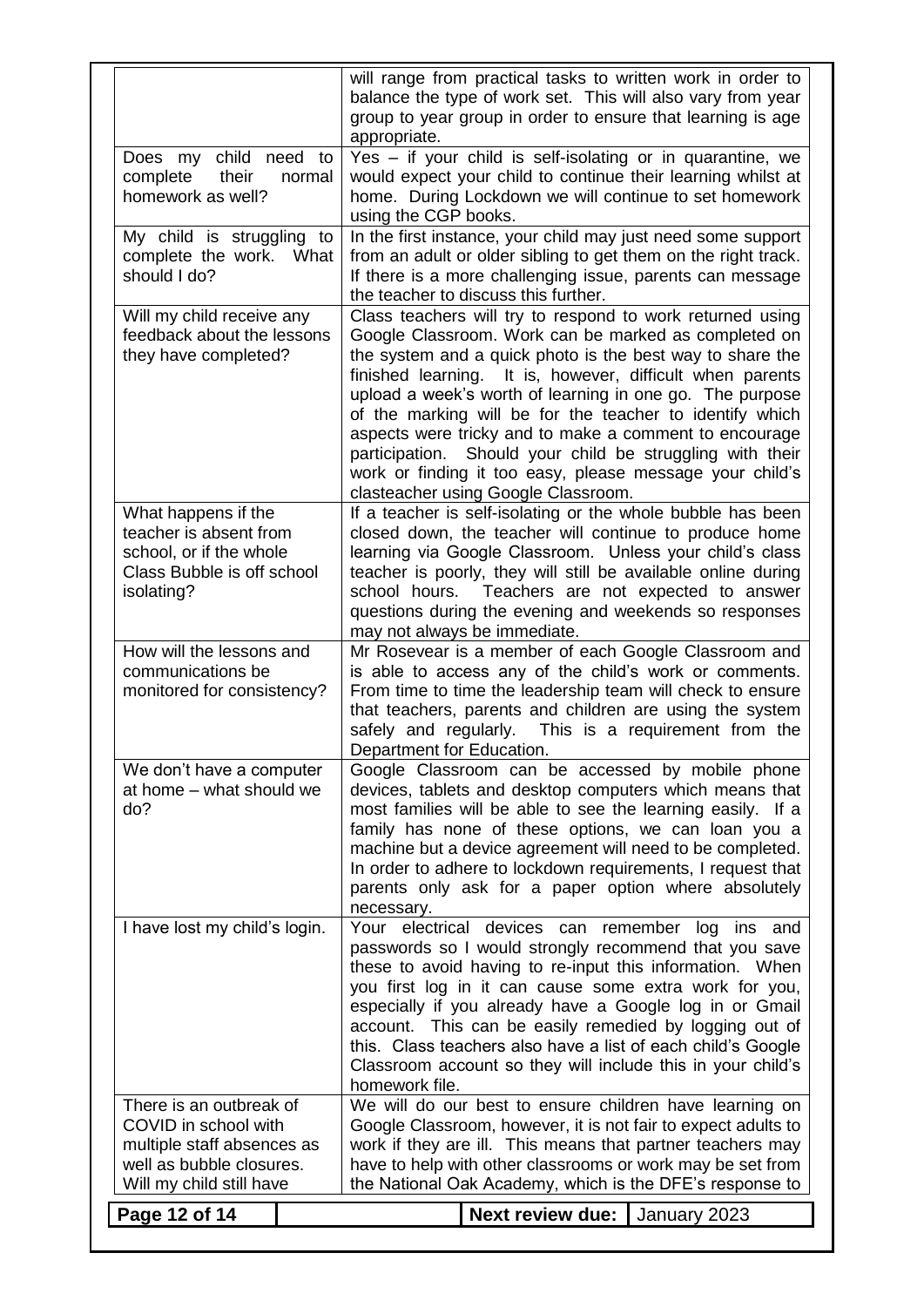| access to home learning?                                                                    | home learning.                                                                                                                                                                                                                                                                                                                                                                                                                                |
|---------------------------------------------------------------------------------------------|-----------------------------------------------------------------------------------------------------------------------------------------------------------------------------------------------------------------------------------------------------------------------------------------------------------------------------------------------------------------------------------------------------------------------------------------------|
| How do I share completed<br>work with the class<br>teacher?                                 | For sharing completed work the easiest method is to take a<br>quick photo with your phone/device and then 'turn-in'. This<br>can be of a picture or a practical task, some writing or an                                                                                                                                                                                                                                                      |
|                                                                                             | example/page of the maths work.                                                                                                                                                                                                                                                                                                                                                                                                               |
| My child has completed all<br>the work on Google<br>Classroom and would like                | I would recommend a number of tasks to support your<br>child's learning:<br>There are lots of new activities on Purple Mash for                                                                                                                                                                                                                                                                                                               |
| some more home learning.<br>Where can we access<br>more home learning?                      | children to complete. These can be linked to their topic<br>work or Maths and English.                                                                                                                                                                                                                                                                                                                                                        |
|                                                                                             | The National Oak Academy has loads of pre-prepared<br>$\bullet$<br>lessons to children and families to access.<br>Reading is a key skill which makes a huge difference to                                                                                                                                                                                                                                                                     |
|                                                                                             | children's learning. If you are struggling for some books,<br>just let us know and we will lend a hanf or you could<br>access Oxford Owls Online Reading Books.                                                                                                                                                                                                                                                                               |
| Will my school provide live<br>lessons when there is a<br>regional or national<br>lockdown? | We have reviewed the best way to support families from<br>home and believe that live lessons are not best way for us<br>all. Some families access learning at varied times in the<br>day and week in order to support their children. We will<br>however try to include regular video updates and<br>occasional live 'Google Meets' to support the children. This<br>enables families to access learning when it fits into their<br>schedule. |

|--|